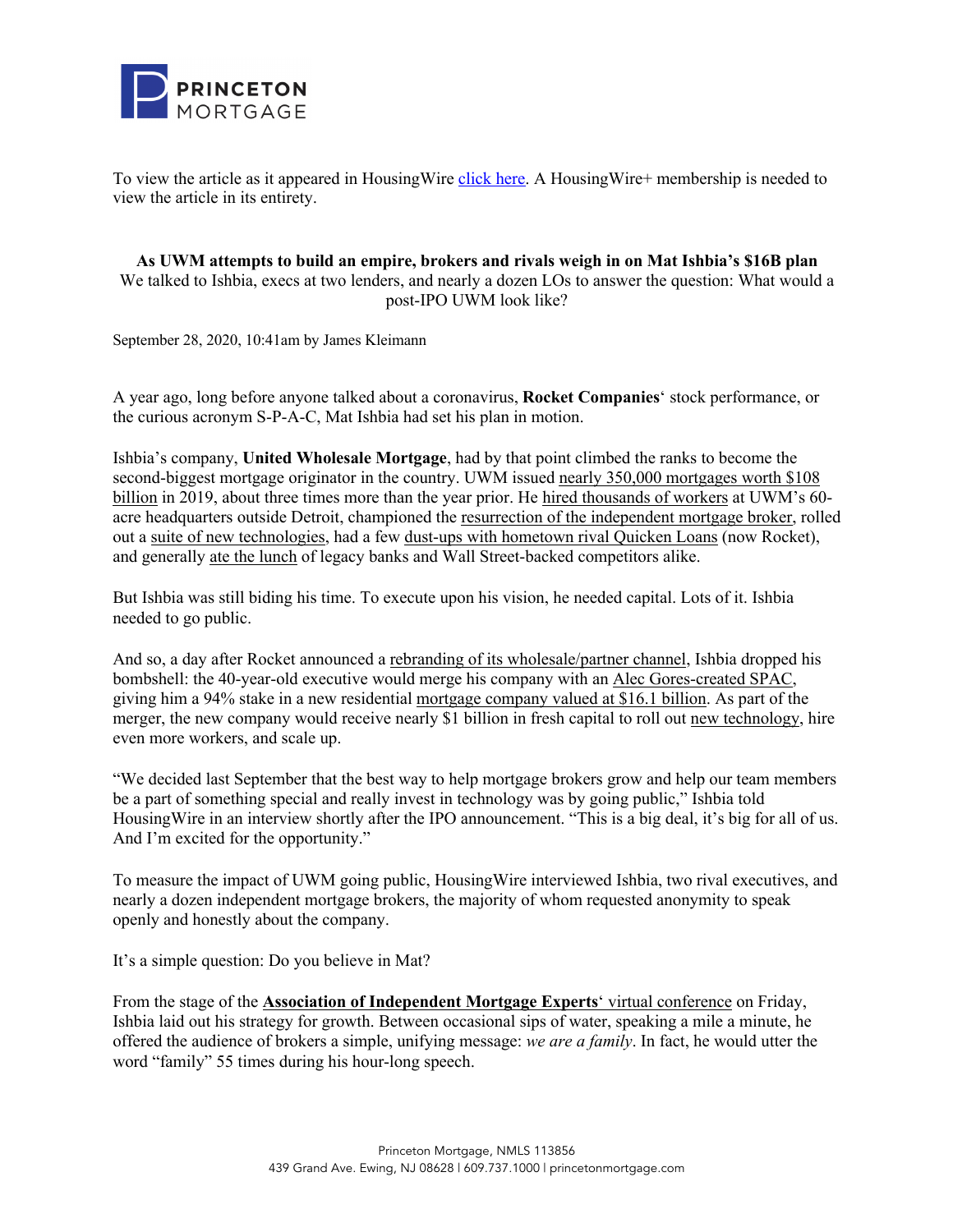

"This is the place to be – the  $\overline{\text{AIME}}$  community, the brokers-are-better mentality, the team, the family we've got – this is the best place to be," Ishbia told the virtual crowd of mortgage brokers. "At UWM, we're all in, we've got nothing else. Got no insurance, no title, no retail. We are a broker family. Wholesale. All we do is work with you – our family, our team."

The symbiotic relationship between the broker and UWM is foundational to UWM's long-term growth plan. Ishbia says he's not concerned with the third or fourth quarter (volume and profits are at record levels, and why wouldn't they be with 30-year mortgages in the 2% range?), and he also isn't paying too much mind to the company going public in the fourth quarter (it doesn't help me this year, he said). He's thinking about years from now, him and his broker family.

"We won this quarter, we'll win the next one," he said at AIME's virtual conference. "What happens when [rates are] 4%? What happens when the markets change?"

Ishbia, a former Michigan State college basketball player who's known as much for his aggressive style as he is for getting to the office before sunrise, said UWM's success is tied directly to growing the broker channel. He wants to see the channel approach 70% or 80% market share – it's currently around 20% – and that trajectory would be fueled by technology and efficiencies that allow more brokers to do exponentially more business.

But knowing that a move to the public markets means more regulatory scrutiny and – more importantly – investors to please, can the scrappy and agile UWM remain the same company that is currently so fiercely defended by brokers?

"My initial thought was, is a globally traded company going to look out for brokers the same way that it does when it's not a publicly traded company?" said Mike Kortas, who heads **NEXA Mortgage**, a brokerage with about 770 loan officers that's headquartered in Gilbert, Arizona. "Mat Ishbia is very passionate about making sure he's looking out for the broker. Well now he's got some fiduciary responsibilities to investors. But to me, I look at the company's previous history and where my level of trust is with them."

He added: "I do trust that Mat always does the right thing for brokers."

It's a common refrain. Of the nearly dozen brokers HousingWire spoke to, all of them said Ishbia walks the walk when it comes to promoting brokers and the wholesale space at large, even if it benefits competitors. They were largely chuffed to hear that UWM was going public. Four of them even asked this reporter what the ticker symbol was so they could set a reminder to buy stock.

"It's only going to increase his ability to help grow the broker channel," said Matt Gougé, a Californiabased broker at Answer Home Loans who made the transition from retail to wholesale two years ago, and is a self-described fan of UWM. "I think the scariness of 2020 and the issues with liquidity, that kind of subsides when you think about the cash infusion. So we've got a bit more in the war chest."

Another California-based broker said he will be tracking two key developments over the next few quarters. "The service they offer is easily the best, and if UWM, Rocket, **loanDepot** and whoever else are all duking it out on tech, I feel like the broker channel is going to really develop like crazy in the next five years," the broker said. "If you hate Mat, and some misguided people do for sure, if you're a broker you still gotta respect what he's done."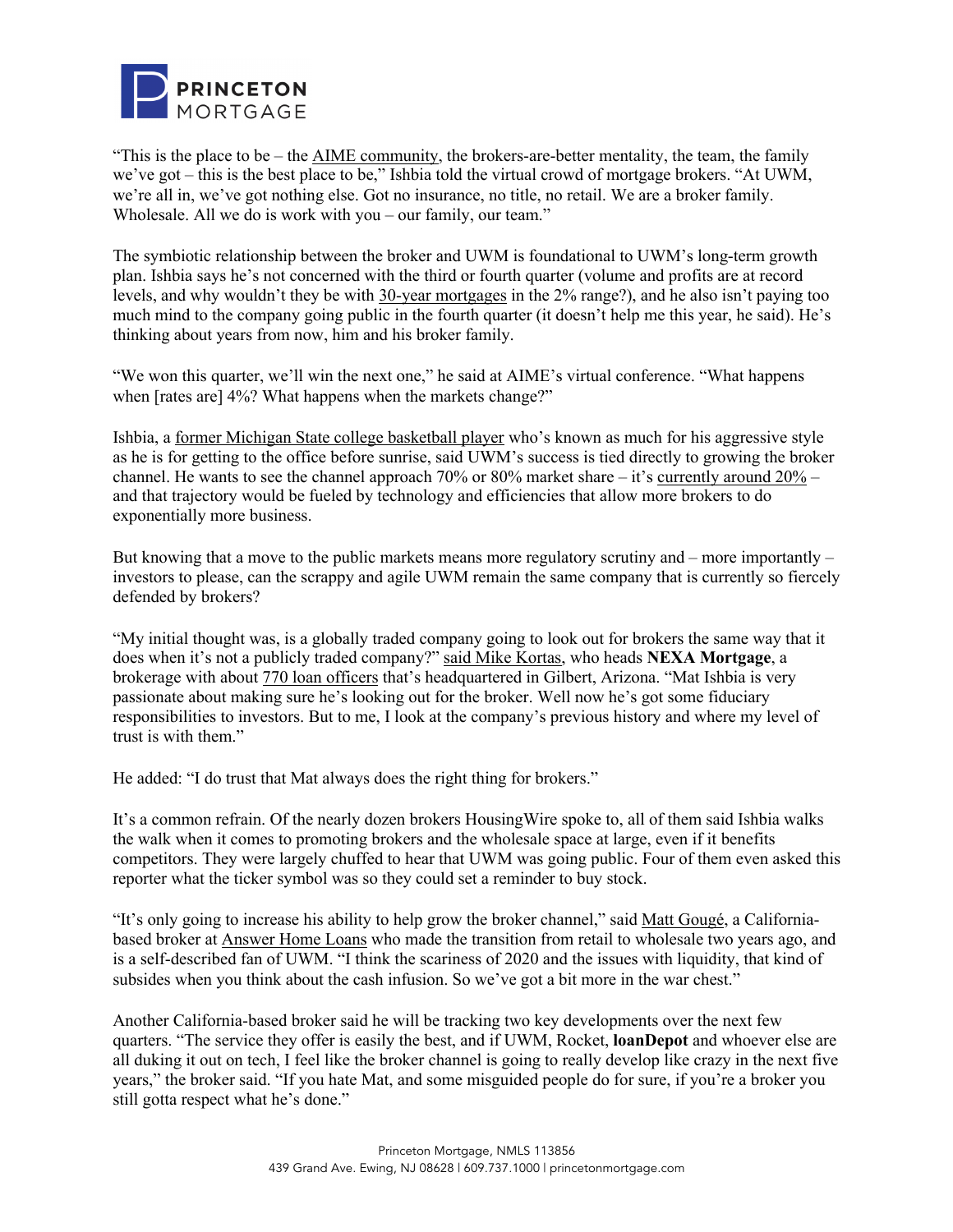

## Competitors weigh in

Even some direct rivals viewed UWM's upcoming IPO as a positive for the wholesale channel, which, despite its gains in recent years, still lags behind retail.

"I think it's great," said Phil Shoemaker, the president of originations at **Home Point Financial**, a hedge fund-backed lender. "I think if you look at what happened post-financial crisis, part of the issue in mortgage has been it's hard to build any value as a company. Most companies would be happy to trade at book before Rocket [Companies' IPO]. I think what it's starting to show from an investor standpoint is that there are some really good companies out there that have been able to achieve scale and create business models that result in a much more sustainable business throughout the cyclicality of mortgage. I think it says something that the two companies that have gone first have heavy interest in wholesaling."

Shoemaker, whose company Home Point is now the second-biggest wholesale lender in America, added that while Ishbia will be under greater scrutiny as he helms a publicly-traded company, he didn't believe that the way the business was run would meaningfully change. At the end of the day, UWM going public "is going to lead to innovation and a better experience and product and execution for the borrower" in the wholesale channel, Shoemaker said.

One broker in Arizona said he thought "the lines were already drawn in the sand," comparing the for-oragainst UWM camps to the growing polarization in American politics. "If you like UWM, this is a great move," he said. "If you didn't like them, this was not a good move. I don't think anyone will be swayed one way or another."

Ishbia swatted at any notion that his company would shift its focus to investors at the expense of brokers. Ishbia said his shares are all worth 10 voting rights, and he was absolutely hellbent on growing the broker channel.

"We would have never gone public if we couldn't have gone public in the way that we did," Ishbia said in an interview on Wednesday. "And what I mean by that is, I'm going to own 94% of the company. I'm going to be the chairman and CEO [with] complete control of the company.

"It's not about answering to investors. Investors bought in at 6%, they bought into the culture, the team and the vision of my team – me and my leadership team, not what they think a future could look like," Ishbia said. "It's not like we're a company that's just getting up and running. We're massively profitable, with massive growth and massive success, and this is going to throw fuel on the fire."

## A future tied to tech

Several brokers told HousingWire that UWM does have a few issues to sort out as they continue to scale. Apart from some expressing distaste with how the ugly Anthony Casa controversy was handled, a few brokers told HousingWire that sometimes UWM's loans aren't cheap enough for them, that they'd prefer if UWM serviced more of its portfolio, and that they've also found mistakes in the underwriting.

Regarding the latter, "Maybe it happens slightly more than some other lenders," one broker in Texas told HousingWire. "To their credit, [UWM does] fix their mistakes very quickly. I think it really just comes down to, look, they've hired a few thousand people in a tight timeframe and close loans in like 15 days, so that's the tradeoff with speed."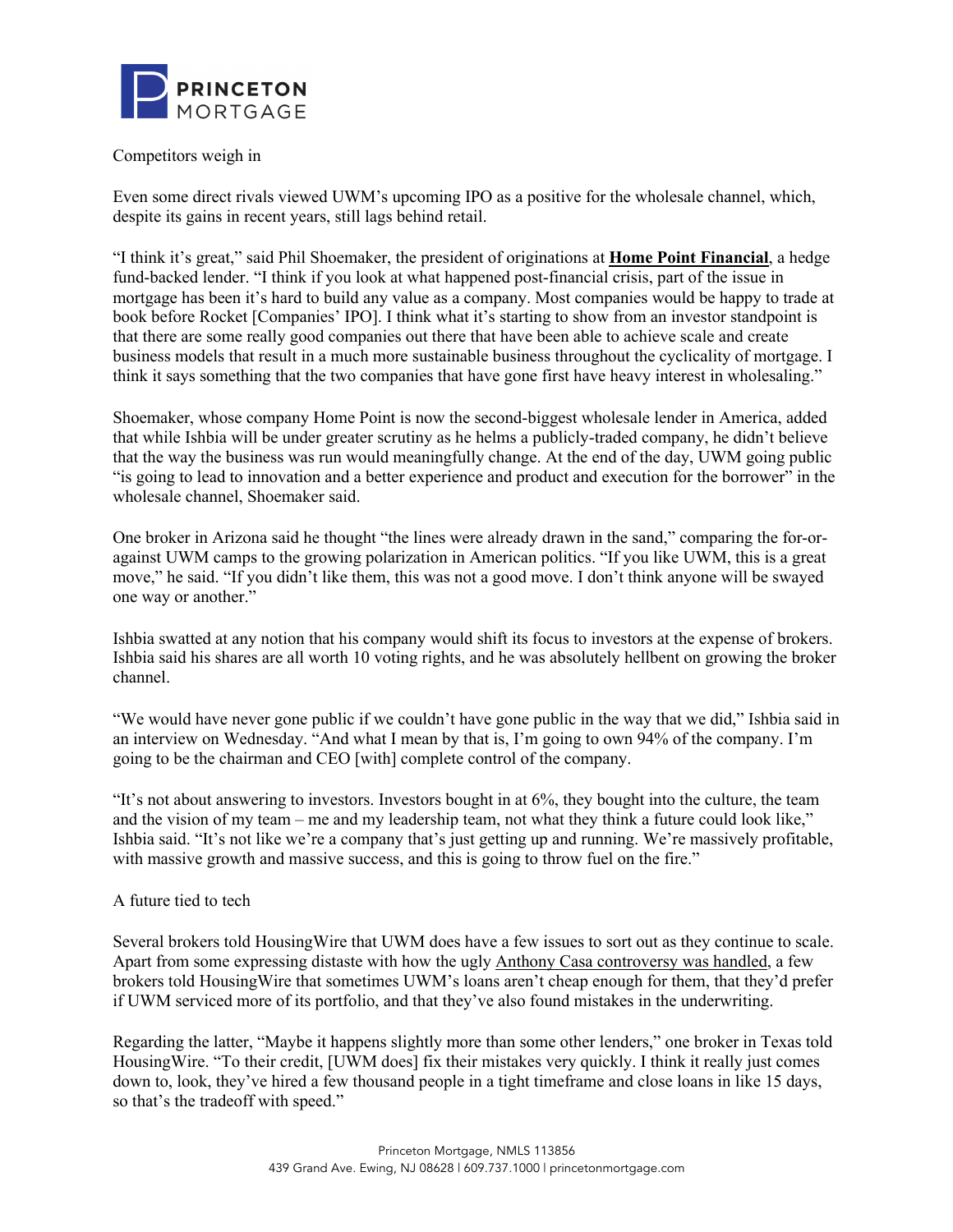

In response, Ishbia told HousingWire that he's hired thousands of workers in the last year and built a host of technology tools to limit mistakes and continually improve the underwriting process. "We have a lot of humans," he said. "Sure, they're going to make mistakes, so they submit a CR [client request] and it gets escalated to the leader really quick and we solve them within hours," he said.

In Ishbia's estimation, the years UWM has spent developing technologies to shave valuable time for brokers and their staff have paid off. While back in 2010 brokers could collect a 2.50% commission on an average \$200,000 loan, it came at a cost of about 40 man-hours, he said. Today, even with a 1.75% cut on a \$300,000 loan, it takes half the time to close a loan. This gives brokers the ability to earn far more in commissions through sheer volume.

"UWM is building all this technology, and I don't want a level playing field," Ishbia said at AIME's virtual conference. "I want you to have an advantage. Blink [an all-digital loan portal] is better than anything these guys have. And Blink Plus just rolled out and it's awesome…Human enabled technology is what this is all about. Let me make you more efficient, let me make your clients' experience better…with this technology, we're trying to make you invincible. Make it so you can scale up or scale down as needed without extra expenses."

Not all are sold that the massive technology investments by the leading companies like Rocket and UWM have created the expected efficiencies. As of the second quarter, neither has 10% of the overall residential mortgage market yet, though both have set their sights on 25% or more within the next decade, premised on the power of technology and economies of scale.

"There's no differentiation for cost per funded loan based on the size of the company, and the cost per funded loan has also been trending up for the last 10 years," said Rich Weidel, who leads Princeton Mortgage, a New Jersey-based lender that operates in both retail and wholesale channels. "So the conclusion that we draw from that is that actually technology is not the greatest differentiator, but it's actually a great equalizer. And the reason that Princeton Mortgage can come in and grow market share so quickly is because we are able to utilize technology to deliver similar results to the largest companies out there. That's what makes it a wide open playing field."

Servicing with a smile?

By Ishbia's telling, UWM's focus on technology has prevented the family-owned company from being able to service the majority of loans. He says those days are over – he can do both now.

"As we've been growing, we've had to sell servicing to continue to bring cash into the business," Ishbia told HousingWire. "Now I don't have to do that. I can sell what I want to, not because I need to. And so, brokers will love the fact that we don't have to sell servicing. That was the No. 1 question I got if you asked me one year ago what brokers wanted us to do differently."

According to an analysis from New York-based mortgage research firm Recursion, UWM is currently the 12th-largest servicer for agency loans, with a portfolio of \$144 billion, or 2.2% of all agency book.

This year, UWM sold \$25 billion in mortgage servicing rights through the end of August. In 2019, UWM sold \$71 billion in MSR, mostly to New Residential Mortgage (\$38 billion), Mr. Cooper (\$13 billion), Lakeview (\$12 billion) and Select Portfolio Servicing (\$8 billion), according to Recursion.